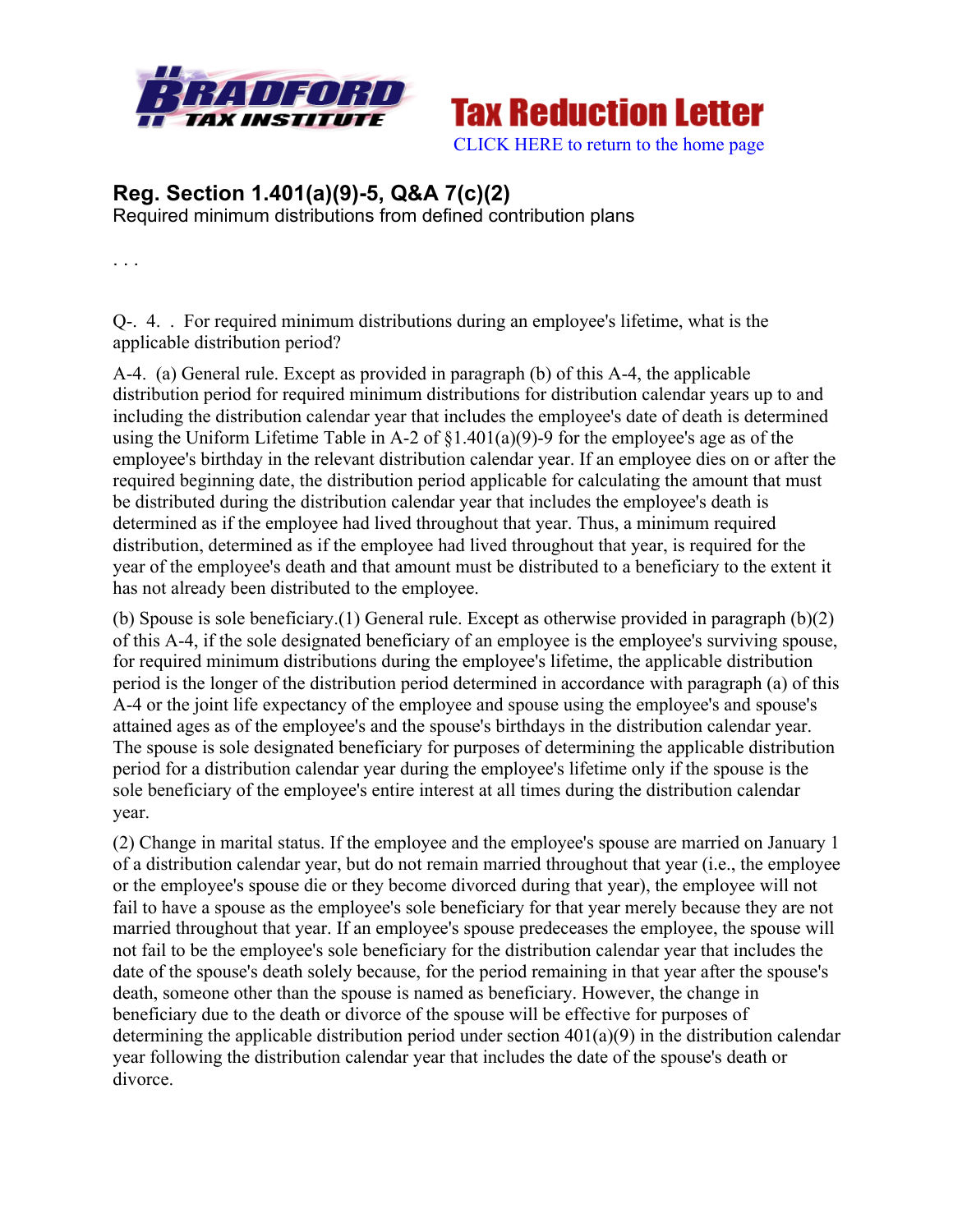Q-. 5. . For required minimum distributions after an employee's death, what is the applicable distribution period?

A-5. (a) Death on or after the employee's required beginning date. If an employee dies after distribution has begun as determined under A-6 of §1.401(a)(9)-2 (generally on or after the employee's required beginning date), in order to satisfy section  $401(a)(9)(B)(i)$ , the applicable distribution period for distribution calendar years after the distribution calendar year containing the employee's date of death is either-

(1) If the employee has a designated beneficiary as of the date determined under A-4 of  $$1.401(a)(9)$ -4, the longer of-

(i) The remaining life expectancy of the employee's designated beneficiary determined in accordance with paragraph  $(c)(1)$  or  $(2)$  of this A-5; and

(ii) The remaining life expectancy of the employee determined in accordance with paragraph  $(c)(3)$  of this A-5; or

(2) If the employee does not have a designated beneficiary as of the date determined under A-4 of §1.401(a)(9)-4, the remaining life expectancy of the employee determined in accordance with paragraph  $(c)(3)$  of this A-5.

(b) Death before an employee's required beginning date. If an employee dies before distribution has begun, as determined under A-5 of §1.401(a)(9)-2 (generally before the employee's required beginning date), in order to satisfy section  $401(a)(9)(B)(iii)$  or (iv) and the life expectancy rule described in A-1 of §1.401(a)(9)-3, the applicable distribution period for distribution calendar years after the distribution calendar year containing the employee's date of death is determined in accordance with paragraph (c) of this A-5. See A-4 of  $\S1.401(a)(9)$ -3 to determine when the 5year rule of in section  $401(a)(9)(B)(ii)$  applies (e.g., there is no designated beneficiary or the 5year rule is elected or specified by plan provision).

(c) Life expectancy.(1) Nonspouse designated beneficiary. Except as otherwise provided in paragraph  $(c)(2)$ , the applicable distribution period measured by the beneficiary's remaining life expectancy is determined using the beneficiary's age as of the beneficiary's birthday in the calendar year immediately following the calendar year of the employee's death. In subsequent calendar years, the applicable distribution period is reduced by one for each calendar year that has elapsed after the calendar year immediately following the calendar year of the employee's death.

(2) Spouse designated beneficiary. If the surviving spouse of the employee is the employee's sole beneficiary, the applicable distribution period is measured by the surviving spouse's life expectancy using the surviving spouse's birthday for each distribution calendar year after the calendar year of the employee's death up through the calendar year of the spouse's death. For calendar years after the calendar year of the spouse's death, the applicable distribution period is the life expectancy of the spouse using the age of the spouse as of the spouse's birthday in the calendar year of the spouse's death, reduced by one for each calendar year that has elapsed after the calendar year of the spouse's death.

(3) No designated beneficiary. If the employee does not have a designated beneficiary, the applicable distribution period measured by the employee's remaining life expectancy is the life expectancy of the employee using the age of the employee as of the employee's birthday in the calendar year of the employee's death. In subsequent calendar years the applicable distribution period is reduced by one for each calendar year that has elapsed after the calendar year of the employee's death.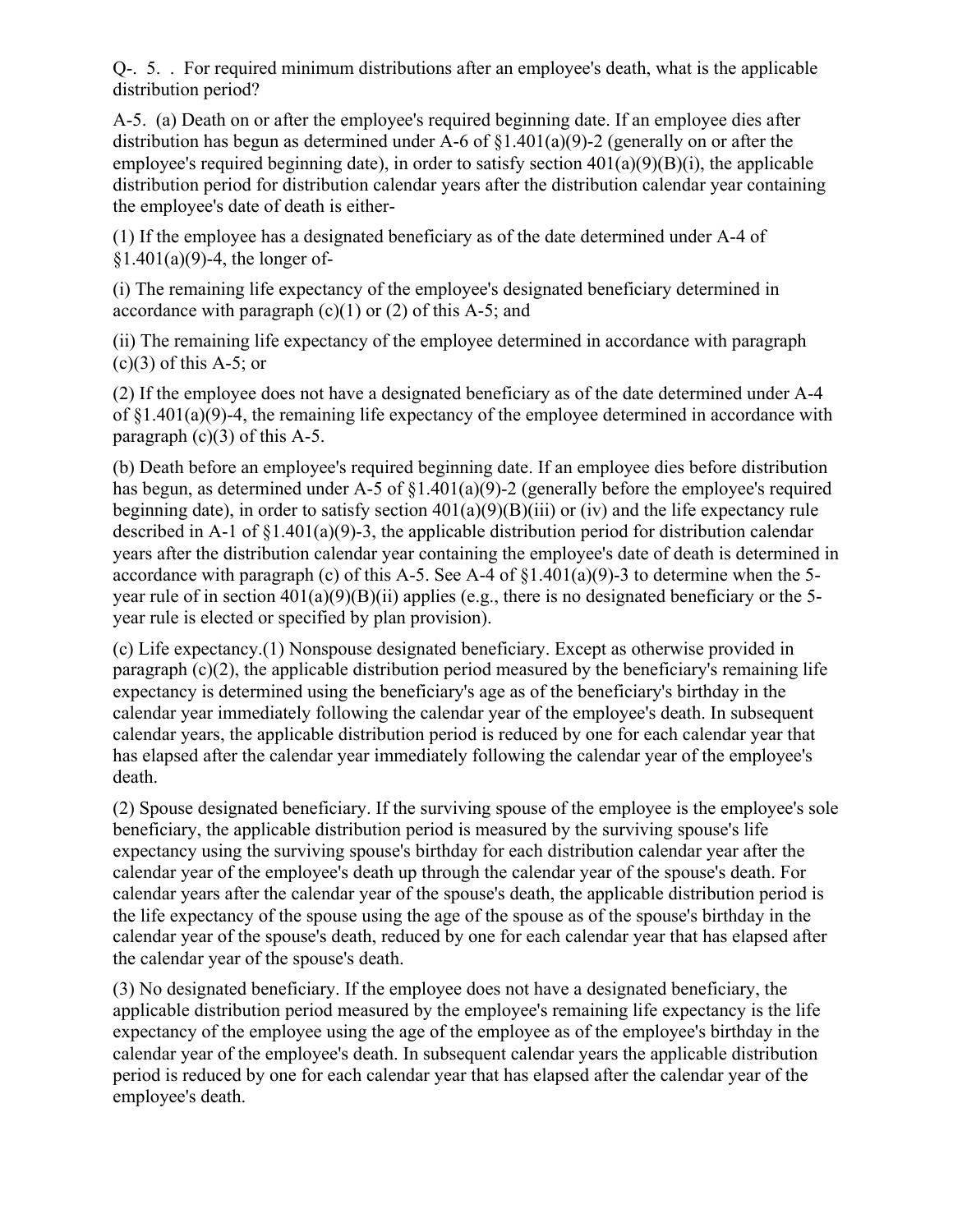Q-. 6. . What life expectancies must be used for purposes of determining required minimum distributions under section 401(a)(9)?

A-6. Life expectancies for purposes of determining required minimum distributions under section 401(a)(9) must be computed using the Single Life Table in A-1 of §1.401(a)(9)-9 and the Joint and Last Survivor Table in A-3 of §1.401(a)(9)-9.

Q-. 7. . If an employee has more than one designated beneficiary, which designated beneficiary's life expectancy will be used to determine the applicable distribution period?

A-7. (a) General rule. (1) Except as otherwise provided in paragraph (c) of this A-7, if more than one individual is designated as a beneficiary with respect to an employee as of the applicable date for determining the designated beneficiary under A-4 of  $\S1.401(a)(9)$ -4, the designated beneficiary with the shortest life expectancy will be the designated beneficiary for purposes of determining the applicable distribution period.

(2) See A-3 of §1.401(a)(9)-4 for rules that apply if a person other than an individual is designated as a beneficiary and see A-2 and A-3 of  $\S1.401(a)(9)$ -8 for special rules that apply if an employee's benefit under a plan is divided into separate accounts and the beneficiaries with respect to a separate account differ from the beneficiaries of another separate account.

(b) Contingent beneficiary. Except as provided in paragraph (c)(1) of this A-7, if a beneficiary's entitlement to an employee's benefit after the employee's death is a contingent right, such contingent beneficiary is nevertheless considered to be a beneficiary for purposes of determining whether a person other than an individual is designated as a beneficiary (resulting in the employee being treated as having no designated beneficiary under the rules of A-3 of  $§1.401(a)(9)-4$ ) and which designated beneficiary has the shortest life expectancy under paragraph (a) of this A-7.

(c) Successor beneficiary. (1) A person will not be considered a beneficiary for purposes of determining who is the beneficiary with the shortest life expectancy under paragraph (a) of this A-7, or whether a person who is not an individual is a beneficiary, merely because the person could become the successor to the interest of one of the employee's beneficiaries after that beneficiary's death. However, the preceding sentence does not apply to a person who has any right (including a contingent right) to an employee's benefit beyond being a mere potential successor to the interest of one of the employee's beneficiaries upon that beneficiary's death. Thus, for example, if the first beneficiary has a right to all income with respect to an employee's individual account during that beneficiary's life and a second beneficiary has a right to the principal but only after the death of the first income beneficiary (any portion of the principal distributed during the life of the first income beneficiary to be held in trust until that first beneficiary's death), both beneficiaries must be taken into account in determining the beneficiary with the shortest life expectancy and whether only individuals are beneficiaries.

(2) If the individual beneficiary whose life expectancy is being used to calculate the distribution period dies after September 30 of the calendar year following the calendar year of the employee's death, such beneficiary's remaining life expectancy will be used to determine the distribution period without regard to the life expectancy of the subsequent beneficiary.

(3) This paragraph (c) is illustrated by the following examples:

Example 1. (i) Employer M maintains a defined contribution plan, Plan X. Employee A, an employee of M, died in 2005 at the age of 55, survived by spouse, B, who was 50 years old. Prior to A's death, M had established an account balance for A in Plan X. A's account balance is invested only in productive assets. A named a testamentary trust (Trust P) established under A's